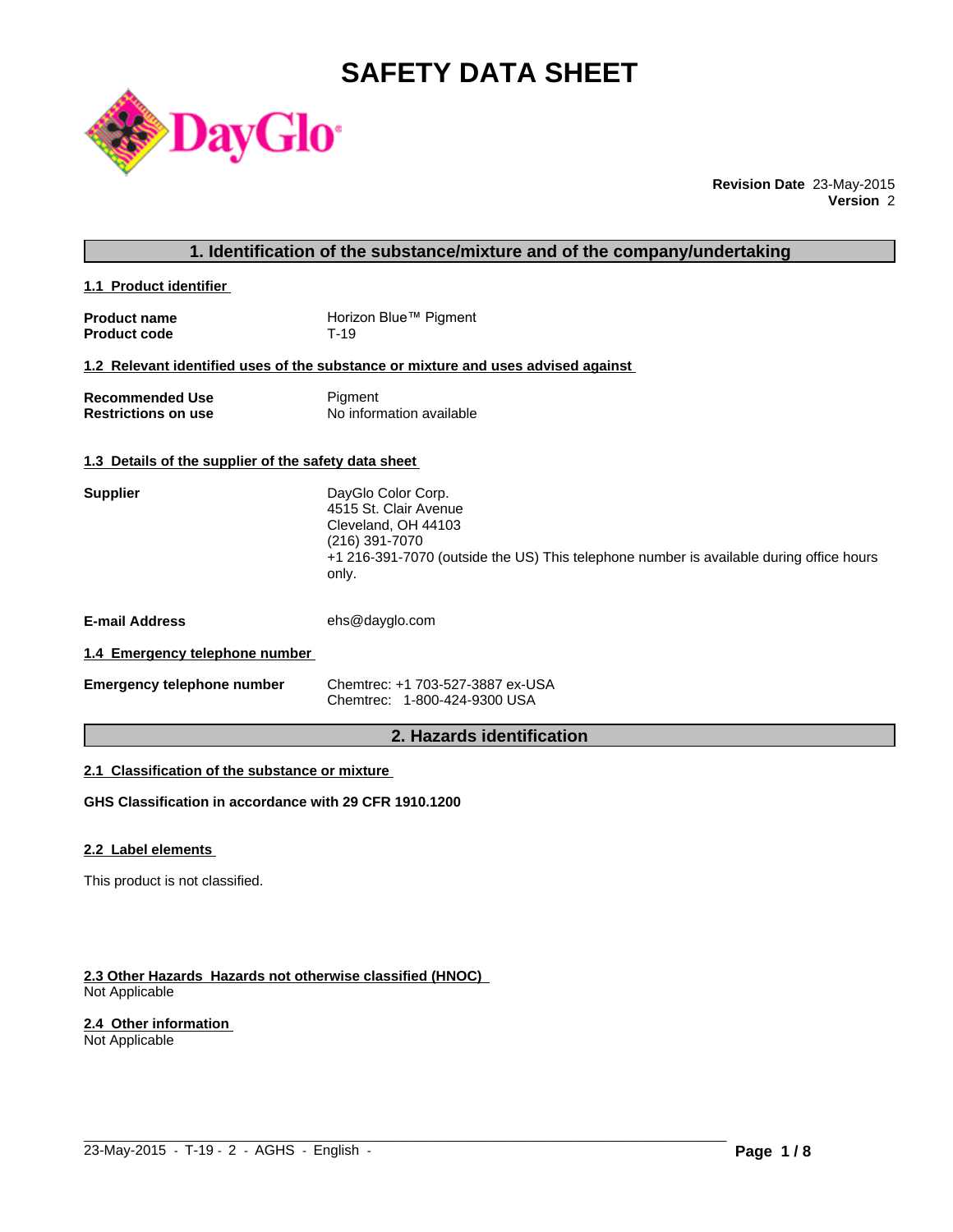# **3. Composition/Information on Ingredients**

 $\overline{\phantom{a}}$  ,  $\overline{\phantom{a}}$  ,  $\overline{\phantom{a}}$  ,  $\overline{\phantom{a}}$  ,  $\overline{\phantom{a}}$  ,  $\overline{\phantom{a}}$  ,  $\overline{\phantom{a}}$  ,  $\overline{\phantom{a}}$  ,  $\overline{\phantom{a}}$  ,  $\overline{\phantom{a}}$  ,  $\overline{\phantom{a}}$  ,  $\overline{\phantom{a}}$  ,  $\overline{\phantom{a}}$  ,  $\overline{\phantom{a}}$  ,  $\overline{\phantom{a}}$  ,  $\overline{\phantom{a}}$ 

#### **Substance**

This material is not considered hazardous by the OSHA Hazard Communication Standard (29 CFR 1910.1200).

| <b>Chemical Name</b>                                                                                                                      |                                                                                                                                                                                                                         | <b>CAS-No</b>                                                                                               | Weight %                                                                                     |
|-------------------------------------------------------------------------------------------------------------------------------------------|-------------------------------------------------------------------------------------------------------------------------------------------------------------------------------------------------------------------------|-------------------------------------------------------------------------------------------------------------|----------------------------------------------------------------------------------------------|
| 4-Methyl-7-(diethylamino)coumarin                                                                                                         |                                                                                                                                                                                                                         | $91 - 44 - 1$<br>* The exact percentage (concentration) of composition has been withheld as a trade secret. | $1 - 5$                                                                                      |
|                                                                                                                                           |                                                                                                                                                                                                                         |                                                                                                             |                                                                                              |
|                                                                                                                                           |                                                                                                                                                                                                                         | 4. First aid measures                                                                                       |                                                                                              |
| <b>Description of first-aid measures</b><br>4.1                                                                                           |                                                                                                                                                                                                                         |                                                                                                             |                                                                                              |
| <b>General advice</b>                                                                                                                     | No information available.                                                                                                                                                                                               |                                                                                                             |                                                                                              |
| Eye contact                                                                                                                               | Immediately flush with plenty of water. After initial flushing, remove any contact lenses and<br>continue flushing for at least 15 minutes. Keep eye wide open while rinsing. If symptoms<br>persist, call a physician. |                                                                                                             |                                                                                              |
| <b>Skin contact</b>                                                                                                                       |                                                                                                                                                                                                                         | Immediate medical attention is not required. Wash off with soap and water.                                  |                                                                                              |
| <b>Inhalation</b>                                                                                                                         |                                                                                                                                                                                                                         | Immediate medical attention is not required. Move to fresh air.                                             |                                                                                              |
| Ingestion                                                                                                                                 |                                                                                                                                                                                                                         | Do NOT induce vomiting. Drink plenty of water. Consult a physician.                                         |                                                                                              |
| 4.2 Most important symptoms and effects, both acute and delayed                                                                           |                                                                                                                                                                                                                         |                                                                                                             |                                                                                              |
| <b>Symptoms</b>                                                                                                                           |                                                                                                                                                                                                                         | See Section 2.2, Label Elements and/or Section 11, Toxicological effects.                                   |                                                                                              |
| 4.3 Recommendations for immediate medical care and/or special treatment                                                                   |                                                                                                                                                                                                                         |                                                                                                             |                                                                                              |
| Notes to physician                                                                                                                        | Treat symptomatically.                                                                                                                                                                                                  |                                                                                                             |                                                                                              |
|                                                                                                                                           |                                                                                                                                                                                                                         | 5. Fire-Fighting Measures                                                                                   |                                                                                              |
| 5.1 Extinguishing media                                                                                                                   |                                                                                                                                                                                                                         |                                                                                                             |                                                                                              |
| Suitable extinguishing media<br>Use extinguishing measures that are appropriate to local circumstances and the surrounding environment.   |                                                                                                                                                                                                                         |                                                                                                             |                                                                                              |
| <b>Unsuitable Extinguishing Media</b>                                                                                                     | None.                                                                                                                                                                                                                   |                                                                                                             |                                                                                              |
| 5.2 Specific hazards arising from the substance or mixture                                                                                |                                                                                                                                                                                                                         |                                                                                                             |                                                                                              |
| <b>Special Hazard</b><br>None known based on information supplied                                                                         |                                                                                                                                                                                                                         |                                                                                                             |                                                                                              |
| Hazardous Combustion Products Carbon oxides. Nitrogen oxides (NOx). Oxides of sulfur.                                                     |                                                                                                                                                                                                                         |                                                                                                             |                                                                                              |
| <b>Explosion Data</b><br>Sensitivity to Mechanical Impact None.<br><b>Sensitivity to Static Discharge</b>                                 |                                                                                                                                                                                                                         | source is a potential dust explosion hazard.                                                                | Fine dust dispersed in air, in sufficient concentrations, and in the presence of an ignition |
| 5.3 Advice for firefighters                                                                                                               |                                                                                                                                                                                                                         |                                                                                                             |                                                                                              |
| As in any fire, wear self-contained breathing apparatus pressure-demand, MSHA/NIOSH (approved or equivalent) and full<br>protective gear. |                                                                                                                                                                                                                         |                                                                                                             |                                                                                              |
|                                                                                                                                           |                                                                                                                                                                                                                         | <b>6. Accidental Release Measures</b>                                                                       |                                                                                              |

 $\_$  ,  $\_$  ,  $\_$  ,  $\_$  ,  $\_$  ,  $\_$  ,  $\_$  ,  $\_$  ,  $\_$  ,  $\_$  ,  $\_$  ,  $\_$  ,  $\_$  ,  $\_$  ,  $\_$  ,  $\_$  ,  $\_$  ,  $\_$  ,  $\_$  ,  $\_$  ,  $\_$  ,  $\_$  ,  $\_$  ,  $\_$  ,  $\_$  ,  $\_$  ,  $\_$  ,  $\_$  ,  $\_$  ,  $\_$  ,  $\_$  ,  $\_$  ,  $\_$  ,  $\_$  ,  $\_$  ,  $\_$  ,  $\_$  ,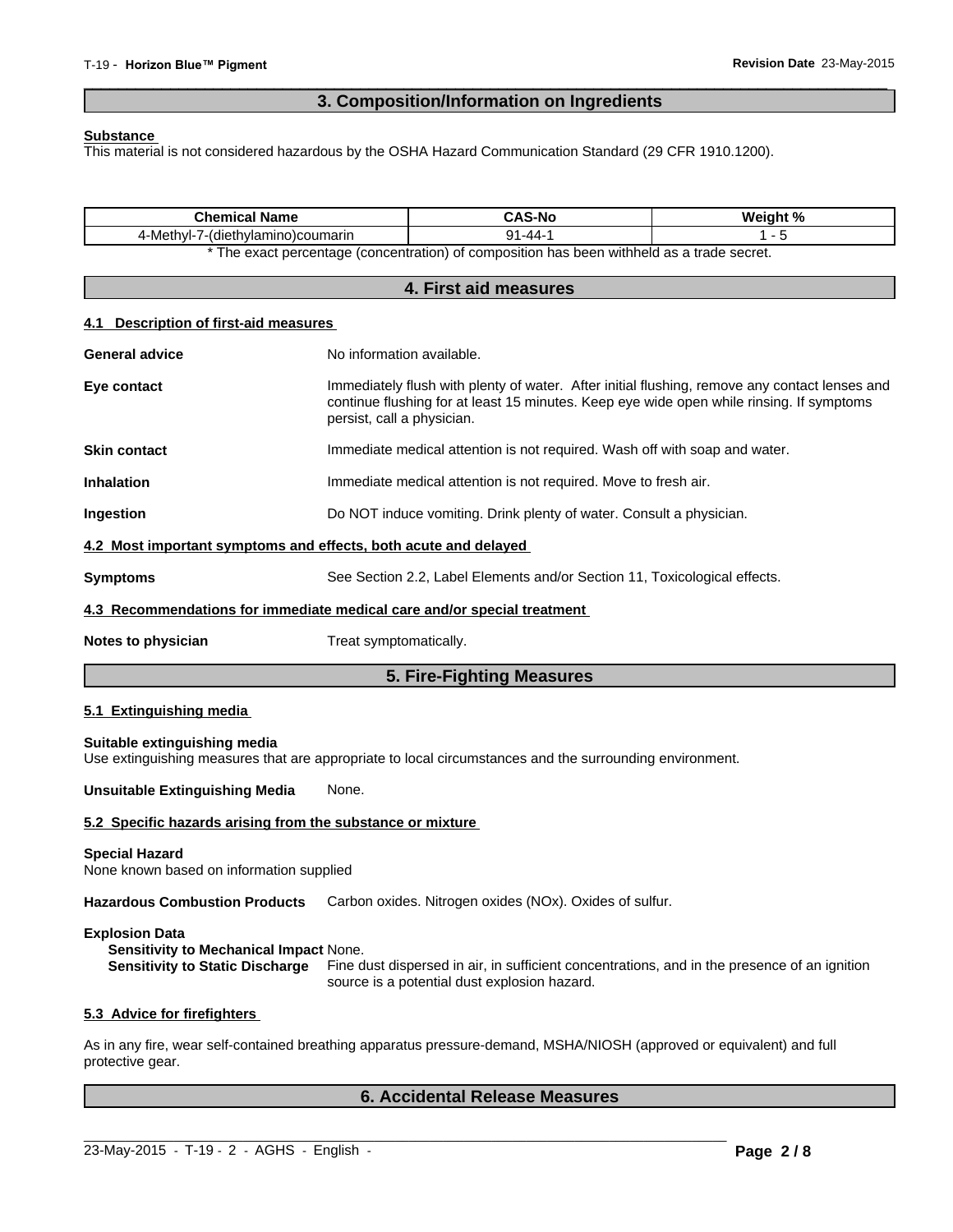#### **6.1 Personal precautions, protective equipment and emergency procedures**

Ensure adequate ventilation, especially in confined areas. Use personal protective equipment.

#### **6.2 Environmental precautions**

Dust deposits should not be allowed to accumulate on surfaces as these may form an explosive mixture if they are released into the atmosphere in sufficient concentration. Avoid dispersal of dust in the air (i.e., cleaning dusty surfaces with compressed air). Nonsparking tools should be used. Prevent product from entering drains. See Section 12 for additional Ecological information.

 $\overline{\phantom{a}}$  ,  $\overline{\phantom{a}}$  ,  $\overline{\phantom{a}}$  ,  $\overline{\phantom{a}}$  ,  $\overline{\phantom{a}}$  ,  $\overline{\phantom{a}}$  ,  $\overline{\phantom{a}}$  ,  $\overline{\phantom{a}}$  ,  $\overline{\phantom{a}}$  ,  $\overline{\phantom{a}}$  ,  $\overline{\phantom{a}}$  ,  $\overline{\phantom{a}}$  ,  $\overline{\phantom{a}}$  ,  $\overline{\phantom{a}}$  ,  $\overline{\phantom{a}}$  ,  $\overline{\phantom{a}}$ 

#### **6.3 Methods and materials for containment and cleaning up**

| Avoid dust formation. Take precautionary measures against static discharges. Do not dry<br>Methods for cleaning up<br>sweep dust. Wet dust with water before sweeping or use a vacuum to collect dust. Use<br>personal protective equipment. Take up mechanically and collect in suitable container for<br>disposal. Prevent product from entering drains. Keep in suitable and closed containers for<br>disposal. |  |
|--------------------------------------------------------------------------------------------------------------------------------------------------------------------------------------------------------------------------------------------------------------------------------------------------------------------------------------------------------------------------------------------------------------------|--|

# **7. Handling and storage**

#### **7.1 Precautions for safe handling**

|                           | 8. Exposure controls/personal protection                                                                                                                   |
|---------------------------|------------------------------------------------------------------------------------------------------------------------------------------------------------|
| <b>Materials to Avoid</b> | No materials to be especially mentioned.                                                                                                                   |
| <b>Storage Conditions</b> | Keep tightly closed in a dry and cool place.                                                                                                               |
|                           | 7.2 Conditions for safe storage, including any incompatibilities                                                                                           |
| <b>Hygiene measures</b>   | Handle in accordance with good industrial hygiene and safety practice.                                                                                     |
| Advice on safe handling   | Avoid dust formation. Take precautionary measures against static discharges. Fine dust<br>dispersed in air may ignite. Wear personal protective equipment. |

#### **8.1 Occupational Exposure Limits (OEL)**

#### **8.2 Appropriate engineering controls**

| <b>Engineering Measures</b> | Showers              |
|-----------------------------|----------------------|
|                             | Eyewash stations     |
|                             | Ventilation systems. |

#### **8.3 Individual protection measures, such as personal protective equipment**

| <b>Eye/Face Protection</b>    | Safety glasses with side-shields.                                                                                                                                                                                                                                                                                                                                                         |
|-------------------------------|-------------------------------------------------------------------------------------------------------------------------------------------------------------------------------------------------------------------------------------------------------------------------------------------------------------------------------------------------------------------------------------------|
| Skin and body protection      | Wear chemical resistant footwear and clothing such as gloves, an apron or a whole body<br>suit as appropriate.                                                                                                                                                                                                                                                                            |
| <b>Respiratory protection</b> | If irritation is experienced, NIOSH/MSHA approved respiratory protection should be worn.<br>Positive-pressure supplied air respirators may be required for high airborne contaminant<br>concentrations. Respiratory protection must be provided in accordance with current local<br>regulations. NIOSH/MSHA approved respiratory protection should be worn if exposure is<br>anticipated. |
| <b>Hygiene measures</b>       | See section 7 for more information                                                                                                                                                                                                                                                                                                                                                        |

 $\_$  ,  $\_$  ,  $\_$  ,  $\_$  ,  $\_$  ,  $\_$  ,  $\_$  ,  $\_$  ,  $\_$  ,  $\_$  ,  $\_$  ,  $\_$  ,  $\_$  ,  $\_$  ,  $\_$  ,  $\_$  ,  $\_$  ,  $\_$  ,  $\_$  ,  $\_$  ,  $\_$  ,  $\_$  ,  $\_$  ,  $\_$  ,  $\_$  ,  $\_$  ,  $\_$  ,  $\_$  ,  $\_$  ,  $\_$  ,  $\_$  ,  $\_$  ,  $\_$  ,  $\_$  ,  $\_$  ,  $\_$  ,  $\_$  ,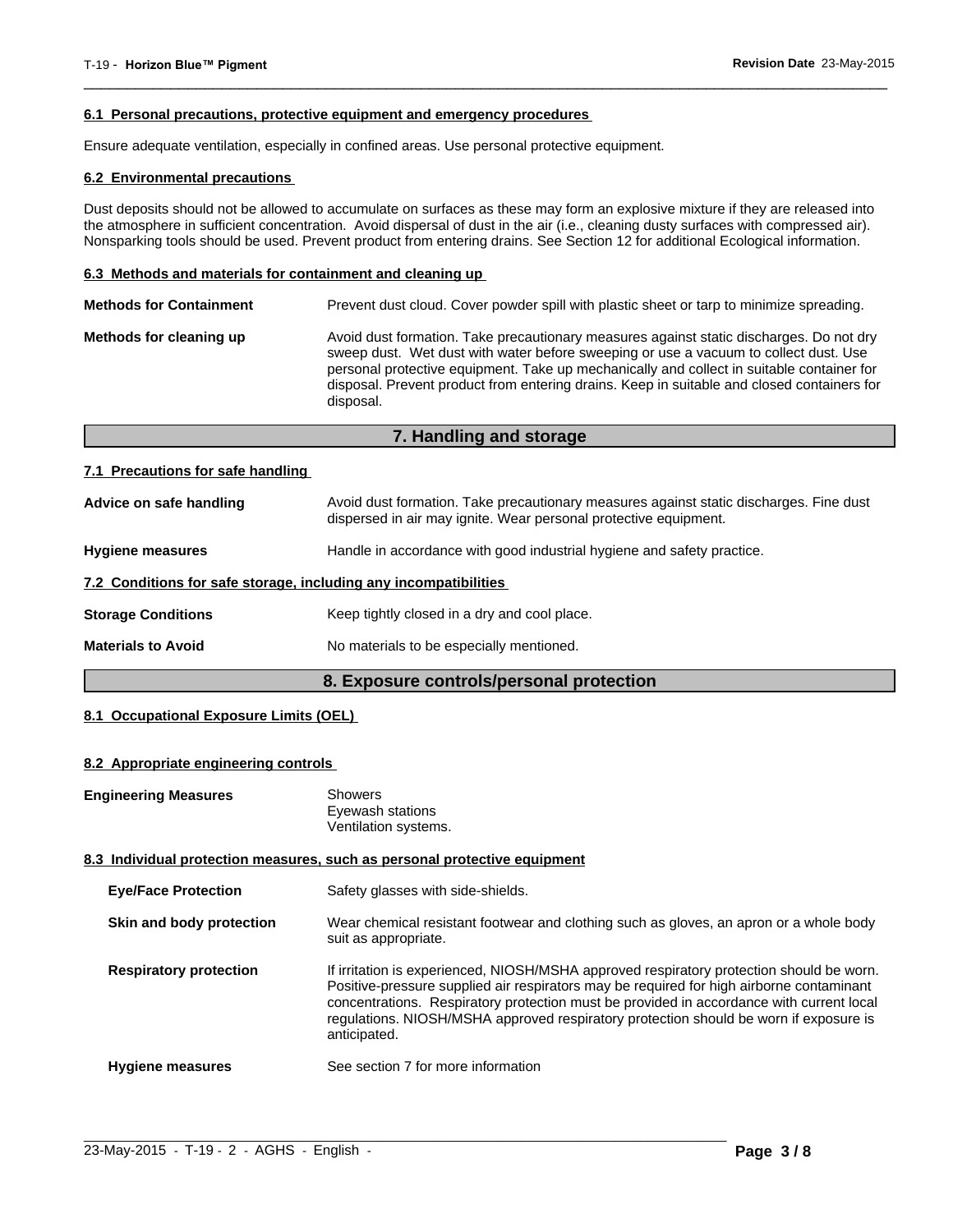# **9. Physical and chemical properties**

 $\overline{\phantom{a}}$  ,  $\overline{\phantom{a}}$  ,  $\overline{\phantom{a}}$  ,  $\overline{\phantom{a}}$  ,  $\overline{\phantom{a}}$  ,  $\overline{\phantom{a}}$  ,  $\overline{\phantom{a}}$  ,  $\overline{\phantom{a}}$  ,  $\overline{\phantom{a}}$  ,  $\overline{\phantom{a}}$  ,  $\overline{\phantom{a}}$  ,  $\overline{\phantom{a}}$  ,  $\overline{\phantom{a}}$  ,  $\overline{\phantom{a}}$  ,  $\overline{\phantom{a}}$  ,  $\overline{\phantom{a}}$ 

| 9.1 Information on basic physical and chemical properties |                          |                          |
|-----------------------------------------------------------|--------------------------|--------------------------|
| <b>Physical state</b>                                     | Solid                    |                          |
| Appearance                                                | Powder                   |                          |
| Color                                                     | Blue                     |                          |
| Odor                                                      | Pungent                  |                          |
| <b>Odor Threshold</b>                                     | No information available |                          |
| <b>Property</b>                                           | <b>Values</b>            | Remarks • Methods        |
| рH                                                        | Not Applicable           |                          |
| Melting/freezing point                                    |                          | No information available |
| <b>Boiling point/boiling range</b>                        | Not applicable           | No information available |
| <b>Flash Point</b>                                        | Not Applicable           | No information available |
| <b>Evaporation rate</b>                                   | Not Applicable           | No information available |
| <b>Flammability (solid, gas)</b>                          |                          | No information available |
| <b>Flammability Limits in Air</b>                         |                          |                          |
| upper flammability limit                                  |                          | No information available |
| lower flammability limit                                  |                          | No information available |
| Vapor pressure                                            | Not Applicable           |                          |
| Vapor density                                             | Not Applicable           |                          |
| <b>Specific Gravity</b>                                   | 1.37                     |                          |
| <b>Water solubility</b>                                   | Insoluble in water       |                          |
| Solubility in other solvents                              |                          | No information available |
| <b>Partition coefficient</b>                              |                          | No information available |
| <b>Autoignition temperature</b>                           |                          | No information available |
| <b>Decomposition temperature</b>                          |                          | No information available |
| <b>Viscosity, kinematic</b>                               |                          | No information available |
| Viscosity, dynamic                                        |                          | No information available |
| <b>Explosive properties</b>                               |                          | No information available |
| <b>Oxidizing Properties</b>                               |                          | No information available |

**9.2 Other information Volatile organic compounds (VOC)** None **content**

# **10. Stability and Reactivity**

 $\_$  ,  $\_$  ,  $\_$  ,  $\_$  ,  $\_$  ,  $\_$  ,  $\_$  ,  $\_$  ,  $\_$  ,  $\_$  ,  $\_$  ,  $\_$  ,  $\_$  ,  $\_$  ,  $\_$  ,  $\_$  ,  $\_$  ,  $\_$  ,  $\_$  ,  $\_$  ,  $\_$  ,  $\_$  ,  $\_$  ,  $\_$  ,  $\_$  ,  $\_$  ,  $\_$  ,  $\_$  ,  $\_$  ,  $\_$  ,  $\_$  ,  $\_$  ,  $\_$  ,  $\_$  ,  $\_$  ,  $\_$  ,  $\_$  ,

#### **10.1 Reactivity**

.

No dangerous reaction known under conditions of normal use

#### **10.2 Chemical stability**

Stable

#### **10.3 Possibility of hazardous reactions**

None under normal processing.

#### **10.4 Conditions to Avoid**

Dust formation. Take precautionary measures against static discharges.

### **10.5 Incompatible Materials**

None known based on information supplied.

#### **10.6 Hazardous Decomposition Products**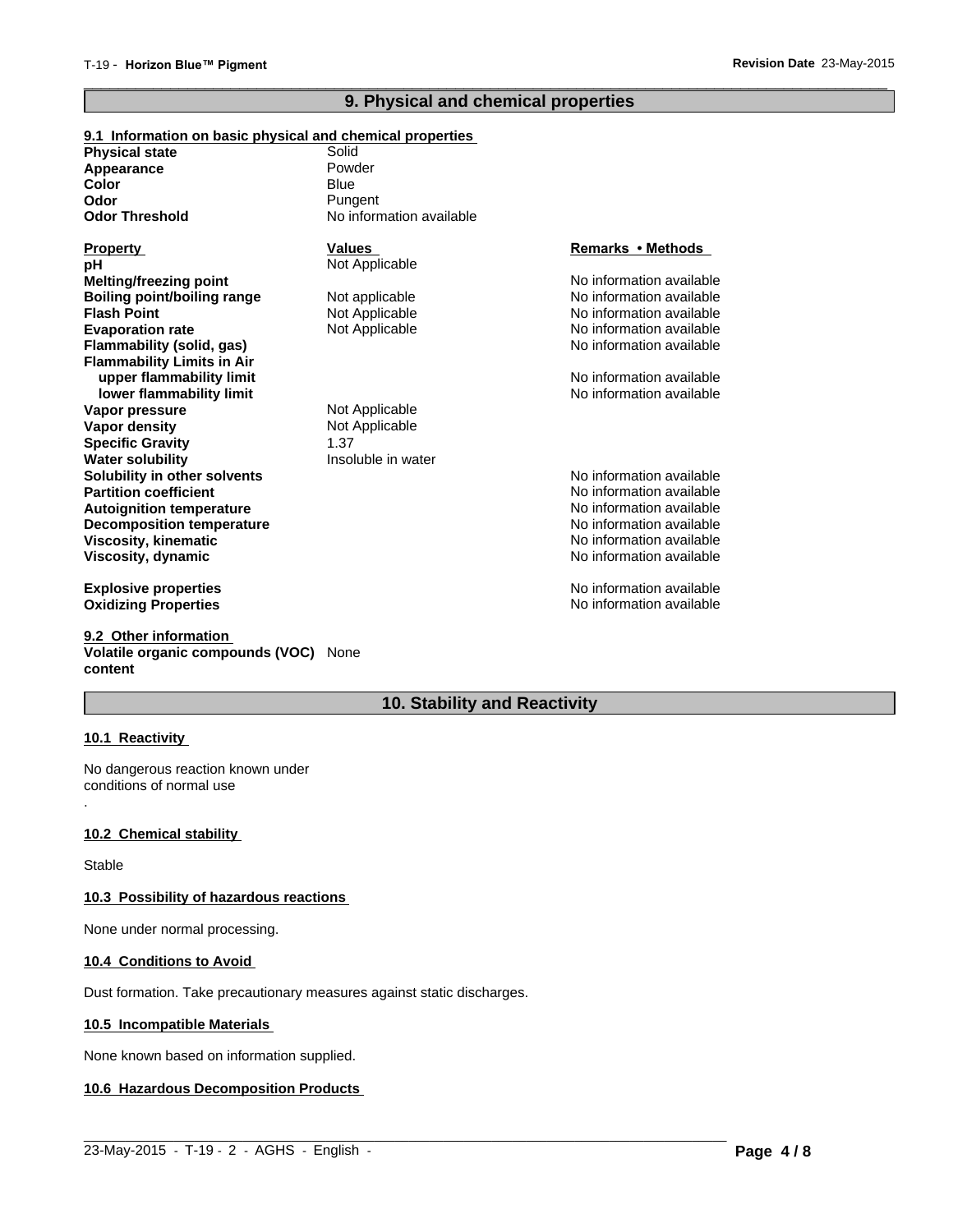None known based on information supplied.

# **11. Toxicological information**

 $\overline{\phantom{a}}$  ,  $\overline{\phantom{a}}$  ,  $\overline{\phantom{a}}$  ,  $\overline{\phantom{a}}$  ,  $\overline{\phantom{a}}$  ,  $\overline{\phantom{a}}$  ,  $\overline{\phantom{a}}$  ,  $\overline{\phantom{a}}$  ,  $\overline{\phantom{a}}$  ,  $\overline{\phantom{a}}$  ,  $\overline{\phantom{a}}$  ,  $\overline{\phantom{a}}$  ,  $\overline{\phantom{a}}$  ,  $\overline{\phantom{a}}$  ,  $\overline{\phantom{a}}$  ,  $\overline{\phantom{a}}$ 

#### **11.1 Acute toxicity**

#### **Numerical measures of toxicity: Product Information**

| LD50 Oral:         | ∟D50 Dermal:       |
|--------------------|--------------------|
| 16,000 mg/kg (rat) | 23,000 mg/kg (rat) |

#### **Numerical measures of toxicity: Component Information**

#### **11.2 Information on toxicological effects**

#### **Skin corrosion/irritation**

Product Information

- Not a dermal irritant
- Component Information
- No information available

#### **Eye damage/irritation**

Product Information

• Dust contact with the eyes can lead to mechanical irritation

Component Information

• No information available

#### **Respiratory or skin sensitization**

Product Information • No information available Component Information • No information available

#### **Germ Cell Mutagenicity**

Product Information • No information available Component Information • No information available

#### **Carcinogenicity**

• This product contains <0.1% free formaldehyde and may be capable of outgassing formaldehyde at levels in excess of OSHA's Action Level under some conditions of use. Formaldehyde is a known cancer hazard. Long term exposure may result in dermatitis or respiratory sensitization for sensitive individuals.

 $\_$  ,  $\_$  ,  $\_$  ,  $\_$  ,  $\_$  ,  $\_$  ,  $\_$  ,  $\_$  ,  $\_$  ,  $\_$  ,  $\_$  ,  $\_$  ,  $\_$  ,  $\_$  ,  $\_$  ,  $\_$  ,  $\_$  ,  $\_$  ,  $\_$  ,  $\_$  ,  $\_$  ,  $\_$  ,  $\_$  ,  $\_$  ,  $\_$  ,  $\_$  ,  $\_$  ,  $\_$  ,  $\_$  ,  $\_$  ,  $\_$  ,  $\_$  ,  $\_$  ,  $\_$  ,  $\_$  ,  $\_$  ,  $\_$  ,

#### **Reproductive toxicity**

Product Information • No information available Component Information • No information available

#### **STOT - single exposure** No information available

**STOT - repeated exposure**

• No known effect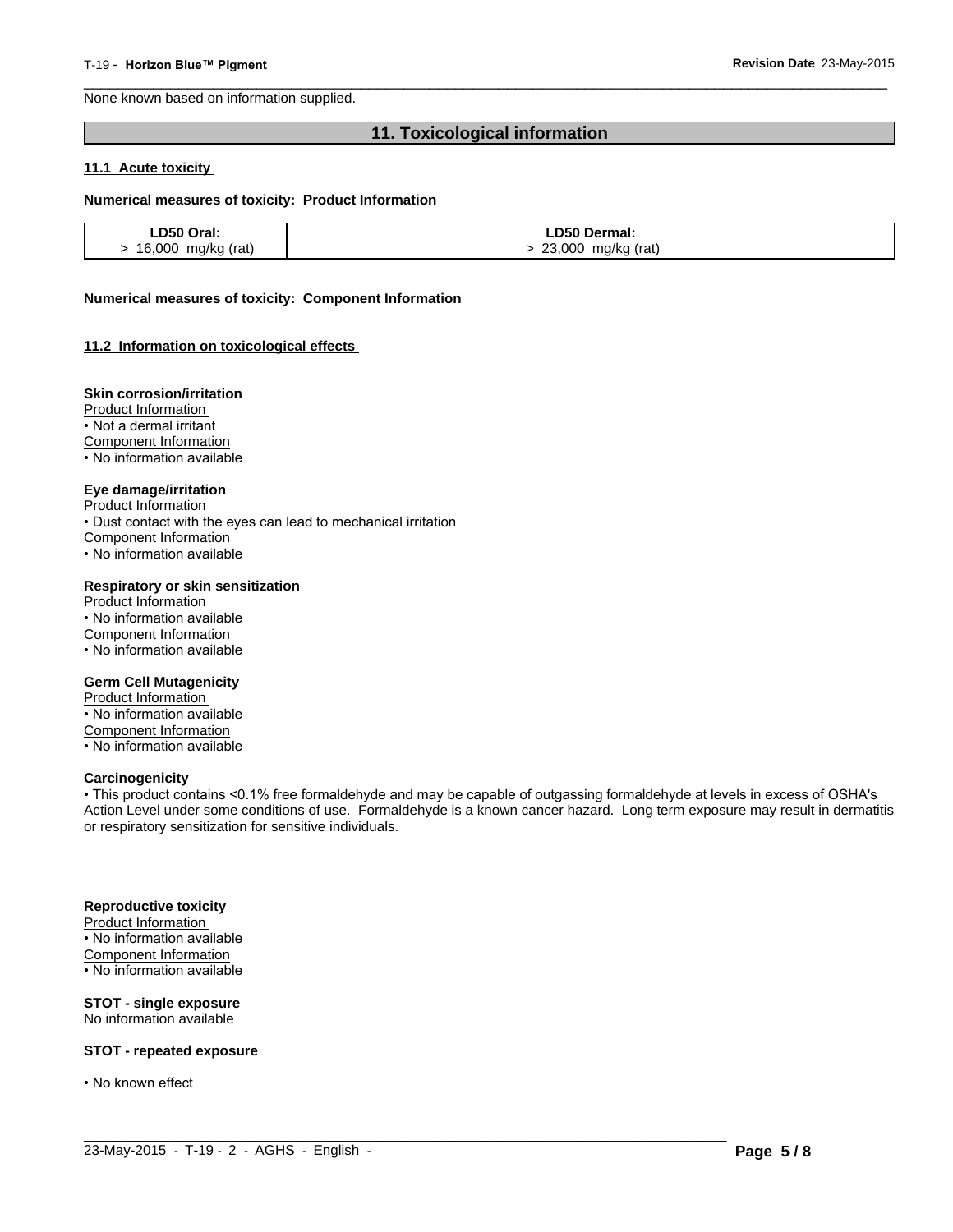#### **Other adverse effects** Target Organs • No information available Product Information • No information available Component Information

• No information available

## **Aspiration hazard**

Product Information • No information available Component Information • No information available

# **12. Ecological information**

 $\overline{\phantom{a}}$  ,  $\overline{\phantom{a}}$  ,  $\overline{\phantom{a}}$  ,  $\overline{\phantom{a}}$  ,  $\overline{\phantom{a}}$  ,  $\overline{\phantom{a}}$  ,  $\overline{\phantom{a}}$  ,  $\overline{\phantom{a}}$  ,  $\overline{\phantom{a}}$  ,  $\overline{\phantom{a}}$  ,  $\overline{\phantom{a}}$  ,  $\overline{\phantom{a}}$  ,  $\overline{\phantom{a}}$  ,  $\overline{\phantom{a}}$  ,  $\overline{\phantom{a}}$  ,  $\overline{\phantom{a}}$ 

# **12.1 Toxicity**

**Ecotoxicity No information available** 

4.67 % of the mixture consists of components(s) of unknown hazards to the aquatic environment

#### **Ecotoxicity effects**

#### **12.2 Persistence and degradability**

No information available.

### **12.3 Bioaccumulative potential**

Discharge into the environment must be avoided

#### **12.4 Mobility in soil**

No information available.

#### **12.5 Other adverse effects**

No information available

# **13. Disposal Considerations**

#### **13.1 Waste Disposal Guidance**

Dispose of in accordance with federal, state, and local regulations.

# **14. Transport Information**

| DOT         | Not regulated |
|-------------|---------------|
| MEX         | Not regulated |
| <b>IMDG</b> | Not regulated |
| <b>IATA</b> | Not regulated |

# **15. Regulatory information**

**15.1 International Inventories**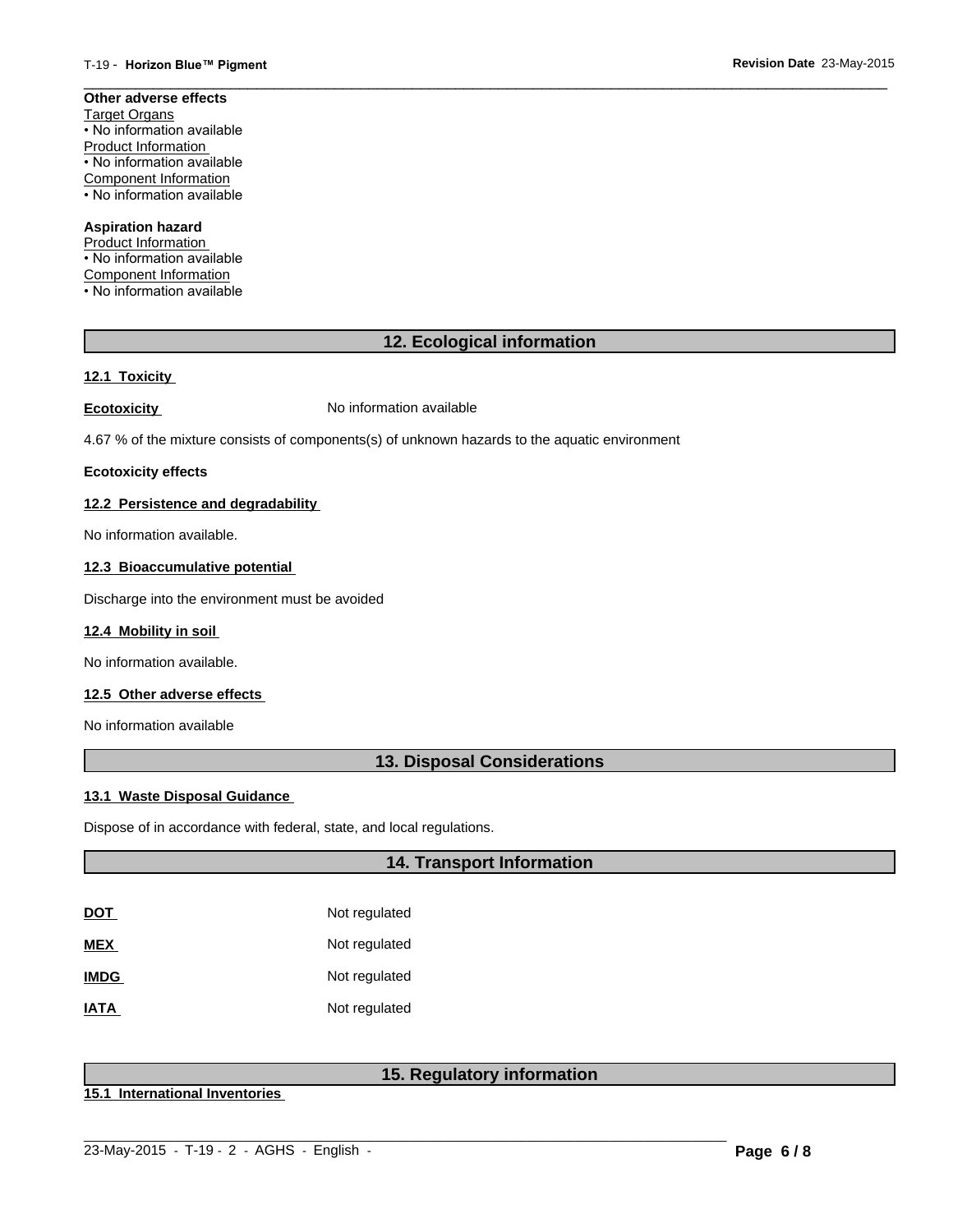| Complies |
|----------|
| Complies |
| Complies |
| Complies |
| Complies |
| Complies |
| Complies |
| Complies |
|          |
|          |

**TSCA** - United States Toxic Substances Control Act Section 8(b) Inventory

**DSL** - Canadian Domestic Substances List

**EINECS/ELINCS** - European Inventory of Existing Commercial Chemical Substances/EU List of Notified Chemical Substances

**PICCS** - Philippines Inventory of Chemicals and Chemical Substances

**ENCS** - Japan Existing and New Chemical Substances

**IECSC** - China Inventory of Existing Chemical Substances

**KECL** - Korean Existing and Evaluated Chemical Substances

**PICCS** - Philippines Inventory of Chemicals and Chemical Substances

**AICS** - Australian Inventory of Chemical Substances

**NZIoC** - New Zealand Inventory of Chemicals

#### **15.2 U.S. Federal Regulations**

#### **SARA 313**

Section 313 of Title III of the Superfund Amendments and Reauthorization Act of 1986 (SARA). This product does not contain any chemicals which are subject to the reporting requirements of the Act and Title 40 of the Code of Federal Regulations, Part 372.

 $\overline{\phantom{a}}$  ,  $\overline{\phantom{a}}$  ,  $\overline{\phantom{a}}$  ,  $\overline{\phantom{a}}$  ,  $\overline{\phantom{a}}$  ,  $\overline{\phantom{a}}$  ,  $\overline{\phantom{a}}$  ,  $\overline{\phantom{a}}$  ,  $\overline{\phantom{a}}$  ,  $\overline{\phantom{a}}$  ,  $\overline{\phantom{a}}$  ,  $\overline{\phantom{a}}$  ,  $\overline{\phantom{a}}$  ,  $\overline{\phantom{a}}$  ,  $\overline{\phantom{a}}$  ,  $\overline{\phantom{a}}$ 

#### **15.3 Pesticide Information**

Not applicable

#### **15.4 U.S. State Regulations**

#### **California Proposition 65**

This product contains the following Proposition 65 chemicals:

| Chemical Name                |                      |                       | California Prop. 65      |                                           |  |
|------------------------------|----------------------|-----------------------|--------------------------|-------------------------------------------|--|
| Formaldehyde - 50-00-0       |                      |                       | Carcinogen               |                                           |  |
| <b>16. Other information</b> |                      |                       |                          |                                           |  |
| <b>NFPA</b>                  | Health Hazard 0      | Flammability -        | Instability -            | <b>Physical and chemical</b><br>hazards - |  |
| <b>HMIS</b>                  | <b>Health Hazard</b> | <b>Flammability 1</b> | <b>Physical Hazard 0</b> | Personal protection X                     |  |

**Legend:** 

*ACGIH (American Conference of Governmental Industrial Hygienists) Ceiling* (C) *DOT (Department of Transportation) EPA (Environmental Protection Agency) IARC (International Agency for Research on Cancer) International Air Transport Association (IATA) International Maritime Dangerous Goods (IMDG) NIOSH (National Institute for Occupational Safety and Health) NTP (National Toxicology Program) OSHA (Occupational Safety and Health Administration of the US Department of Labor) PEL (Permissible Exposure Limit) Reportable Quantity (RQ) Skin designation* (S\*) *STEL (Short Term Exposure Limit) TLV® (Threshold Limit Value)*